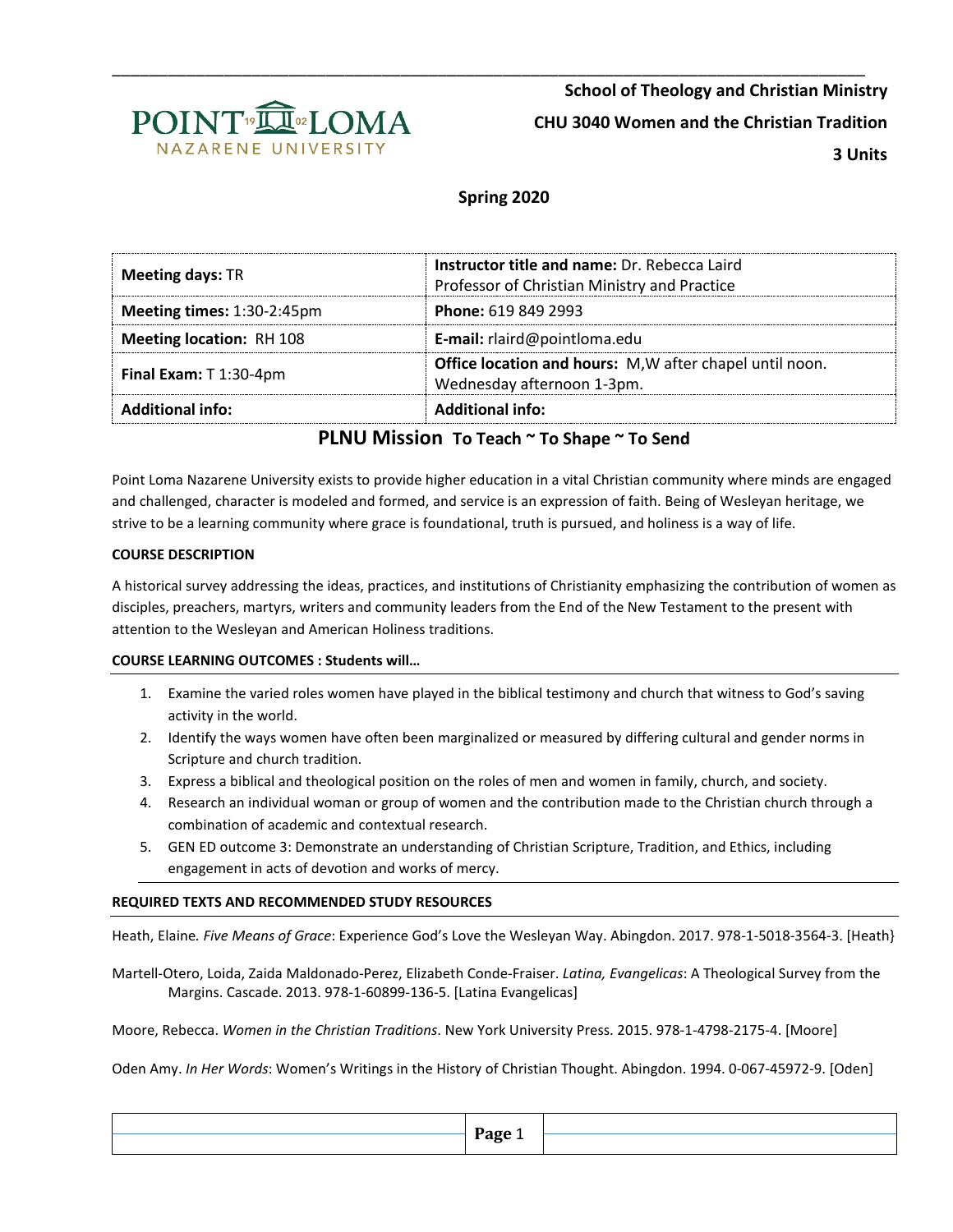## RECOMMENDED

Laird, Rebecca. *Ordained Women in the Church of the Nazarene*. Beacon Hill Press. 1993.

## **COURSE SCHEDULE**

| <b>DATE</b> | <b>CLASS FOCUS</b>                                                                                                                                                                          | <b>PRE-READING</b>                                                                                                                                                                                       | <b>ASSIGNMENT</b>                                                                                                                     |
|-------------|---------------------------------------------------------------------------------------------------------------------------------------------------------------------------------------------|----------------------------------------------------------------------------------------------------------------------------------------------------------------------------------------------------------|---------------------------------------------------------------------------------------------------------------------------------------|
| R 1/16      | Course introductions<br>$\bullet$<br>The image of God and human dignity.<br>Doing history and theology today.<br>Linda Beai, Batgirl video<br>$\bullet$                                     |                                                                                                                                                                                                          | Buy books. Put due dates in<br>your calendar. Log into Canvas                                                                         |
| T1/21       | A pedagogy of pilgrimage<br>$\bullet$<br>The means of grace as a way of life<br>$\bullet$<br>and faith<br>Planning your pilgrimage project.<br>٠                                            | Read :. Heath vii-x;.<br>Oden, pp. 74-83                                                                                                                                                                 | Read carefully and make a list<br>of vocab you don't know or<br>understand.                                                           |
| R 1/23      | <b>Foundational Practices for Christians:</b><br>$\bullet$<br>Prayer                                                                                                                        | Read: Heath 3-12                                                                                                                                                                                         | Spiritual Exercise 1. Listen to<br>your Life through praying the<br>Examen. Prompt on Canvas.<br>Due before class.                    |
| T 1/28      | <b>Foundational Practices for Christians:</b><br>$\bullet$<br>Scripture<br>Devotion and Study                                                                                               | Read: Heath 15-23                                                                                                                                                                                        | Spiritual Exercise 2. Lectio<br>Divina. Listening prayer with<br>scripture. Prompt on Canvas.<br>Due before class.                    |
| R 1/30      | Foundational Practices for Christians"<br>$\bullet$<br>The Lord's Supper/Fasting                                                                                                            | Read: Heath 27-49                                                                                                                                                                                        | Spiritual Exercise 3. Reflection<br>on being bread for your<br>neighbors. Prompt on Canvas.<br>Due before class.                      |
| T2/4        | <b>Foundational Practices for Christians:</b><br>$\bullet$<br>Christian Conferencing/Life Together<br>$\bullet$<br>Assignment to small groups for future<br>$\bullet$<br>group presentation | Read: Heath 53-64                                                                                                                                                                                        | Spiritual Exercise 4.<br>Reflect on your prior<br>experience in small<br>group/accountability. Prompt<br>on Canvas. Due before class. |
| R2/6        | Can Women in the Christian tradition<br>$\bullet$<br>be trusted as witnesses to the<br>Christian Story?<br>Eyewitnesses and the spreading the<br>gospel                                     | Read: Moore Intro; Laird<br>chapter, Inclusion or<br>Exclusion?: Facing the<br>Challenges of Women's<br>Voices in the Christian<br>Community (on Canvas)<br>Watch: Video of Dr.<br>Kelly McCoy on Canvas | Quiz 1 online. To be taken<br>before class.                                                                                           |
| T2/11       | In The Beginning Eve<br>$\bullet$<br>Earth creatures in relationship with<br>God                                                                                                            | Read:. Moore 1-18;<br>Oden 11-14; Genesis 1-<br>3                                                                                                                                                        | Quiz 2 online. To be taken<br>before class.                                                                                           |

| Page |  |
|------|--|
|      |  |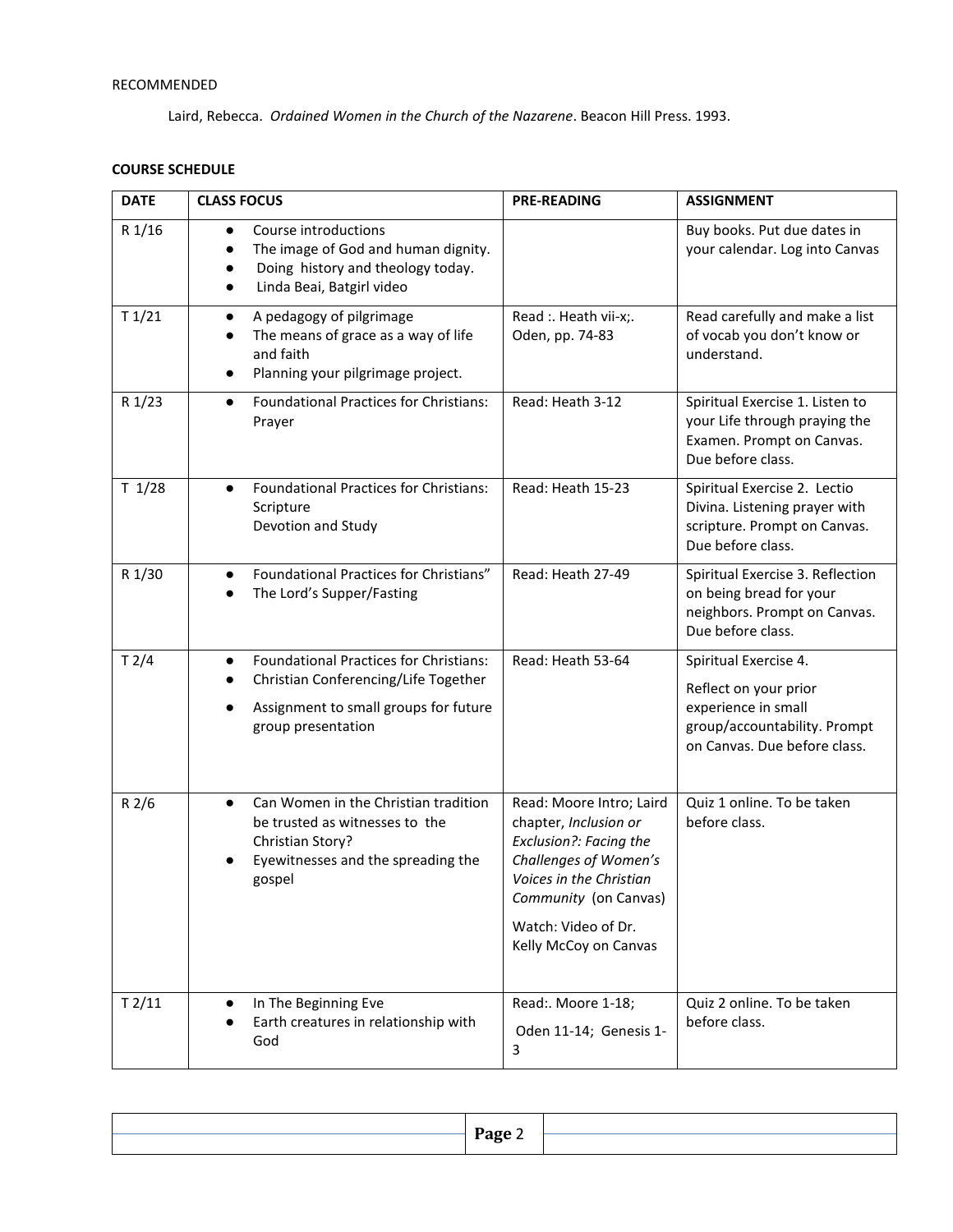|        |                                                                                                                                                                                              | Watch: video of Dr.                                                                                                                                                                      |                                                         |
|--------|----------------------------------------------------------------------------------------------------------------------------------------------------------------------------------------------|------------------------------------------------------------------------------------------------------------------------------------------------------------------------------------------|---------------------------------------------------------|
|        |                                                                                                                                                                                              | Stephanie Smith-<br>Matthews on canvas.                                                                                                                                                  |                                                         |
| Extra  |                                                                                                                                                                                              |                                                                                                                                                                                          |                                                         |
| Credit | Attend one of the Wiley lectures on campus<br>in Crill                                                                                                                                       |                                                                                                                                                                                          | Turn in one page summary on<br>line under extra credit. |
|        | The Bible is NOT a Story, 2/12 11-<br>1.<br>11:50                                                                                                                                            |                                                                                                                                                                                          |                                                         |
|        | 2. What is Poetry and Why is it better<br>than Narrative? 2/12 1:30-2:20pm<br>The Bible AND Poetry, 2/13, 9:30-<br>3.<br>10:20am                                                             |                                                                                                                                                                                          |                                                         |
|        | The Bible AS Poetry 2/14,<br>4.                                                                                                                                                              |                                                                                                                                                                                          |                                                         |
|        | 8:30-9:20am                                                                                                                                                                                  |                                                                                                                                                                                          |                                                         |
| R 2/13 | In the Beginning Eve: Continued<br>$\bullet$<br>Breathing the breathe of God, in an<br>$\bullet$<br>out, always.<br>Group One presentation on Sophia/<br><b>Wisdom in the Old Testament</b>  | Read: Two of the three<br>articles posted on<br><b>Canvas from Priscilla</b><br>Papers: The Academic<br>Journal of Christians for<br>Biblical Equality, or the                           | Post to the D-Board prior to<br>class.                  |
|        |                                                                                                                                                                                              | Junia Project                                                                                                                                                                            |                                                         |
|        |                                                                                                                                                                                              | Read: Two of the<br>questions in 50 Crucial<br>Questions from Grudem<br>and Piper found on<br>Canvas.                                                                                    |                                                         |
| T2/18  | The Women Disciples and the<br>$\bullet$                                                                                                                                                     | Read: 1. Moore 27-45                                                                                                                                                                     | Take quiz 3 online.                                     |
|        | Kingdom of God<br>Apostolic authority                                                                                                                                                        | 2. Oden 17-20                                                                                                                                                                            |                                                         |
|        |                                                                                                                                                                                              | Watch: The Video of Dr.<br>Kara Lyons-Pardue                                                                                                                                             |                                                         |
| R 2/20 | Women Disciples in the Kingdom of<br>$\bullet$<br>God (continued)<br>"Come Follow Me"<br><b>Group Two presentation on The</b><br>$\bullet$<br>Order of Widows in the New<br><b>Testament</b> | 1. Read the Gospel of<br>Luke and keep a list of<br>all the women you read<br>about. What were they<br>doing and saying? What<br>roles did they play in the<br>Jesus' life and ministry? | Post to the D-board                                     |
| T2/25  | Women and the Conversion of<br>$\bullet$                                                                                                                                                     | Read. 1. Moore 47-64.                                                                                                                                                                    | Take quiz 4 online.                                     |
|        | Empire<br>Martyrs or Mothers? What is best?                                                                                                                                                  | 2. Oden 21-37                                                                                                                                                                            |                                                         |
|        | Who do you say that Jesus is?                                                                                                                                                                | 3. Matthew 16:13-20,<br>28                                                                                                                                                               |                                                         |
| R 2/27 | Women and the Conversion of<br>$\bullet$                                                                                                                                                     | Read: 1. Oden 47-73                                                                                                                                                                      | Post to the D-board                                     |
|        | Empire (continued)<br>Monasteries and Autonomy and<br>٠<br><b>Education for Women</b>                                                                                                        | Watch:Video Dr. Sam<br>Powell                                                                                                                                                            |                                                         |
|        | <b>Group Three presentation: The</b><br><b>Desert Ammas</b>                                                                                                                                  |                                                                                                                                                                                          |                                                         |

| $P$ age |  |
|---------|--|
|         |  |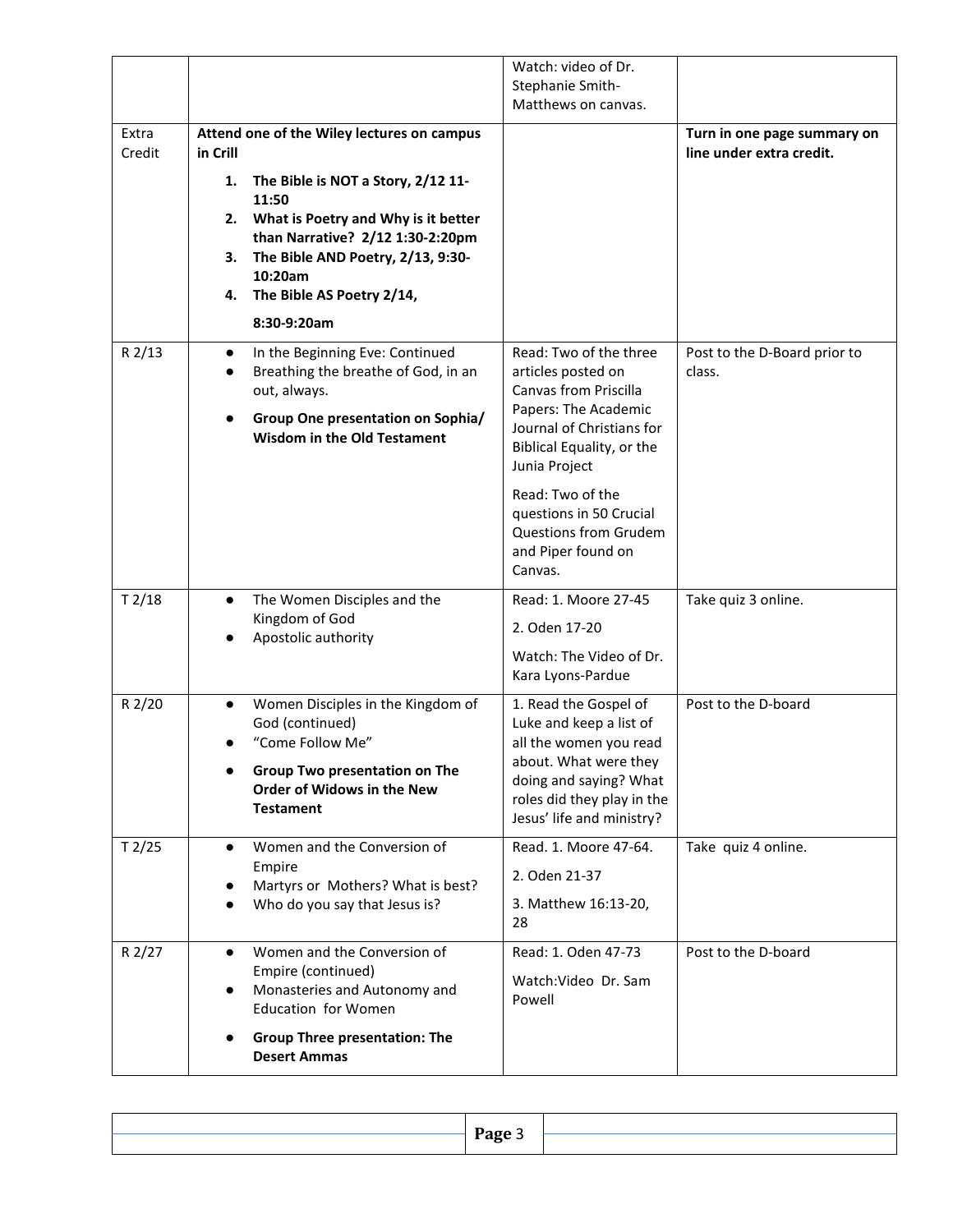| T3/3                      | Saints, Seers and Scholars in the<br>$\bullet$<br>Middle Ages<br>Vision and Visitations in times of<br>$\bullet$<br>Plague and Turmoil, Hildegaard and<br>Julian                                                                           | Read: Moore 67-86;<br>Oden 107-113,158-169,<br>181-186<br>Watch Video of Dr.<br><b>Carol Blessing</b>                                                                                            | Take quiz 5 online                                                                                                                    |
|---------------------------|--------------------------------------------------------------------------------------------------------------------------------------------------------------------------------------------------------------------------------------------|--------------------------------------------------------------------------------------------------------------------------------------------------------------------------------------------------|---------------------------------------------------------------------------------------------------------------------------------------|
| R <sub>3/5</sub>          | Midterm Exam                                                                                                                                                                                                                               |                                                                                                                                                                                                  |                                                                                                                                       |
| TR 2/10,<br>2/12          | <b>Spring Break</b>                                                                                                                                                                                                                        |                                                                                                                                                                                                  |                                                                                                                                       |
| T3/17                     | Saints, Seers and Scholars in Middle<br>$\bullet$<br>Ages<br>Joan of Arc, the warrior saint<br>Catherine of Genoa, patron saint of<br>nurses<br><b>Group Four Presenation: The</b><br><b>Beguines</b>                                      | Read: Oden 204-215                                                                                                                                                                               | Post to the D-Board                                                                                                                   |
| R 3/19                    | Women Reformed, Women Resistant<br>$\bullet$<br>Counter-Reformers, Reformers in the<br>$\bullet$<br>Old and New Worlds                                                                                                                     | Read: Moore: 87-105;<br>Oden 223-244                                                                                                                                                             | Take Quiz 6 online                                                                                                                    |
| T3/24                     | Women Reformed, Women Resistant<br>$\bullet$<br>The Wesleyan Foremothers: Susanna<br>$\bullet$<br>Wesley, Madame Guyon, Phoebe<br>Palmer<br><b>Group Five Presentation: The Early</b><br>$\bullet$<br><b>Methodist Women Lay Preachers</b> | Read: 1 Oden 244-264,<br>282-291<br>Laird, Article of Mary<br><b>Bosenquest Fletcher</b><br>Watch: Video of Dr.<br><b>Bettina Pedersen</b>                                                       | D-Board: Post your Pilgrimage<br>plan. Follow the prompt.<br>Respond to two of students<br>with resources or clarifying<br>questions. |
| R 3/26                    | Spirit-Filled Women in the 19th<br>$\bullet$<br>Century<br>Stepping out of women's sphere:,<br>Revivalists, Suffragettes, First<br>professional women<br><b>Group Six Presentation: The Shakers</b>                                        | Read Moore 107-127;.<br>Oden 267-281, 292-320<br>Watch: Video of Dr.<br>Rebecca Laird                                                                                                            | Take quiz 7 online.                                                                                                                   |
| Extra<br>Credit<br>3/26 R | Attend the Intelligent Lives film<br>Crill 7pm. Free tickets through eventbrite                                                                                                                                                            |                                                                                                                                                                                                  | Turn in one page summary and<br>impact on your understanding<br>under Extra Credit on Canvas                                          |
| T3/31                     | Spirit-Filled Women in 19th Century<br>$\bullet$<br>Ordained Women in the Church of<br>$\bullet$<br>the Nazarene<br>Class will be online<br>$\bullet$                                                                                      | Read: Laird: Ordained<br>Women in the Church of<br>the Nazarene, chps 1,2 4<br>& 6<br>(Book available on<br>reserve in library and on<br>kindle)<br>Watch: Rebels in the<br>Pulpit video online. | Post to the D-board                                                                                                                   |
| $R\,4/2$                  | Churchwomen on the Margins and in<br>$\bullet$<br>the Mainstream                                                                                                                                                                           | Read: Moore 129-15;<br>Oden: 328-33                                                                                                                                                              | Take quiz 8 online                                                                                                                    |

| Page 4 |  |
|--------|--|
|        |  |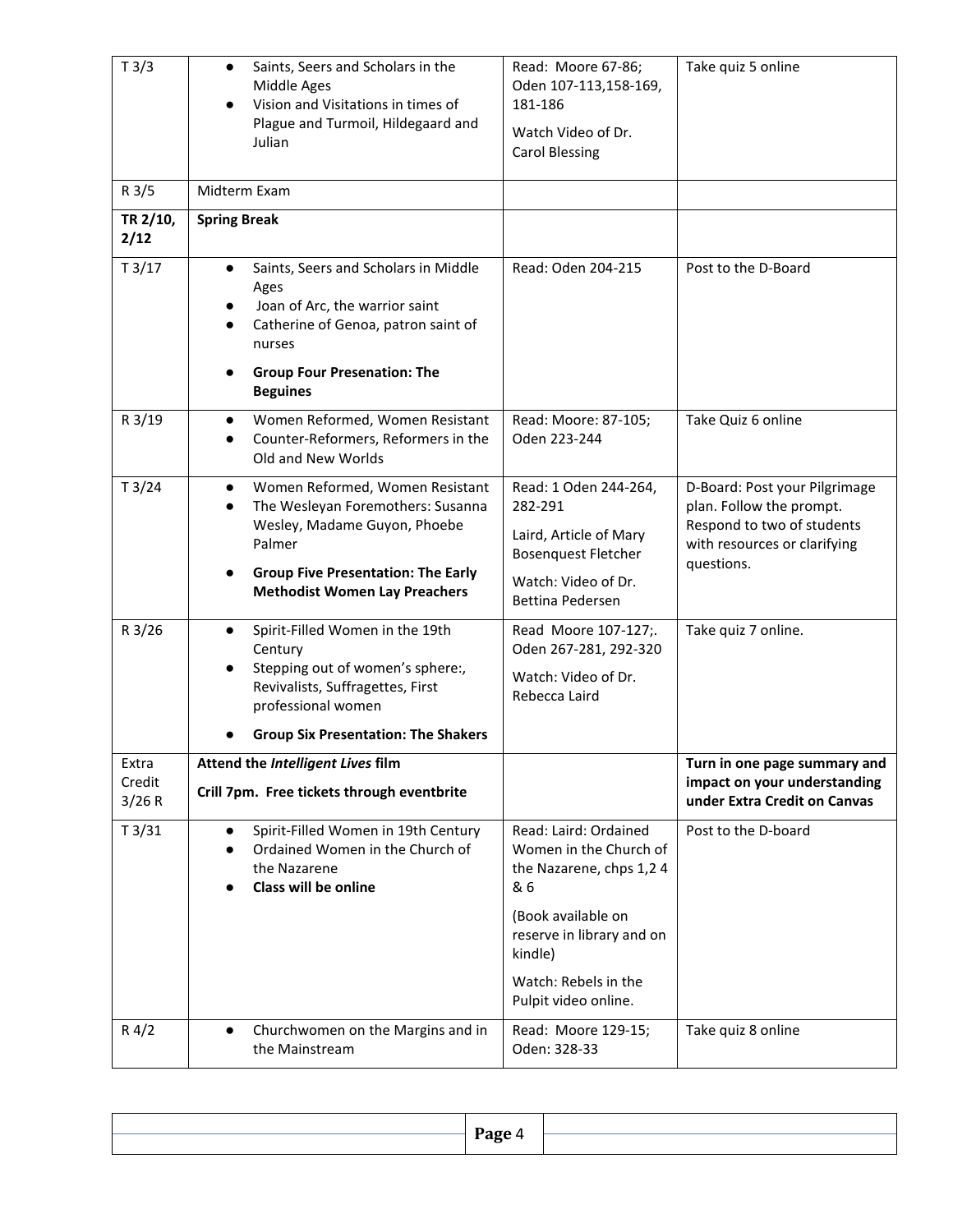|                  | Dorothy Day as American Prophetess<br>$\bullet$                                                                                           | Watch: Video of Dr<br>Michael Lodahl                                                                                                                                |                                                                        |
|------------------|-------------------------------------------------------------------------------------------------------------------------------------------|---------------------------------------------------------------------------------------------------------------------------------------------------------------------|------------------------------------------------------------------------|
|                  | Churchwomen on the Margins and in the<br>Mainstream<br><b>Emerging Women's Voices</b><br><b>Group Seven Presentation: Jesus Feminists</b> | Read: Rachel Held<br>Evans. Choose one blog<br>from under the<br>mutuality tag; and one<br>of Christena Cleveland's<br>articles found in Ryan<br>Library's database | Post to the D-Board                                                    |
| R 4/9            | <b>Easter Break</b>                                                                                                                       |                                                                                                                                                                     |                                                                        |
| T4/14            | Review and Timeline in class                                                                                                              |                                                                                                                                                                     | Spiritual Formation Reflection<br>Paper Due on Canvas before<br>class. |
| R 4/16           | Abuelita Theologies and the Holy Spirit                                                                                                   | Read: LE, 1-32                                                                                                                                                      |                                                                        |
| T4/21            | Salvation and the Trinity                                                                                                                 | Read: LE, 33-72                                                                                                                                                     |                                                                        |
| R 4/23           | Scripture and the Church                                                                                                                  | Read: LE 73-107<br>and Oden 314-320                                                                                                                                 |                                                                        |
| T4/28            | Living in the reign of God                                                                                                                | Read: LE 108-126                                                                                                                                                    | Pilgrimage paper due before<br>class.                                  |
| R 4/30           | Pilgrimage creative project presentation day                                                                                              |                                                                                                                                                                     | Pilgrimage project due before<br>class.                                |
| T <sub>5/5</sub> | Final exam on Latina, Evangelicas                                                                                                         |                                                                                                                                                                     |                                                                        |

### **ASSESSMENT AND GRADING**

| 1. | 4 spiritual exercises                 | 25 points each                                        | 100 |
|----|---------------------------------------|-------------------------------------------------------|-----|
| 2. | 7 D-boards                            | 20 points each                                        | 105 |
| 3. | 8 quizzes                             | 15 points each                                        | 120 |
| 4. | Midterm exam                          |                                                       | 100 |
| 5. | Group presentation                    | 20 biblio and summary of contribution/50 presentation | 75  |
| 6. | Spiritual Formation Reflection Paper. |                                                       | 100 |
| 7. | Final Exam                            |                                                       | 100 |
| 8. | Pilgrimage Project                    |                                                       | 100 |
|    | Paper<br>a.                           | 150 points                                            | 150 |
|    | <b>Creative Presentation</b><br>b.    | 50 points                                             | 50  |
|    |                                       |                                                       |     |

#### **Points possible 1000**

| Grade scale:    |               |  |
|-----------------|---------------|--|
| $A = 93 - 100$  | $C = 73 - 76$ |  |
| $A = 92 - 90$   | $C = 70 - 72$ |  |
| $B + = 87 - 89$ | $D+ = 67-69$  |  |
| $B = 83 - 86$   | $D=63-66$     |  |
| $B = 80 - 82$   | $D = 60 - 62$ |  |
| $C+=77-79$      | $F = 0 - 59$  |  |
|                 |               |  |

| Page |  |
|------|--|
| -    |  |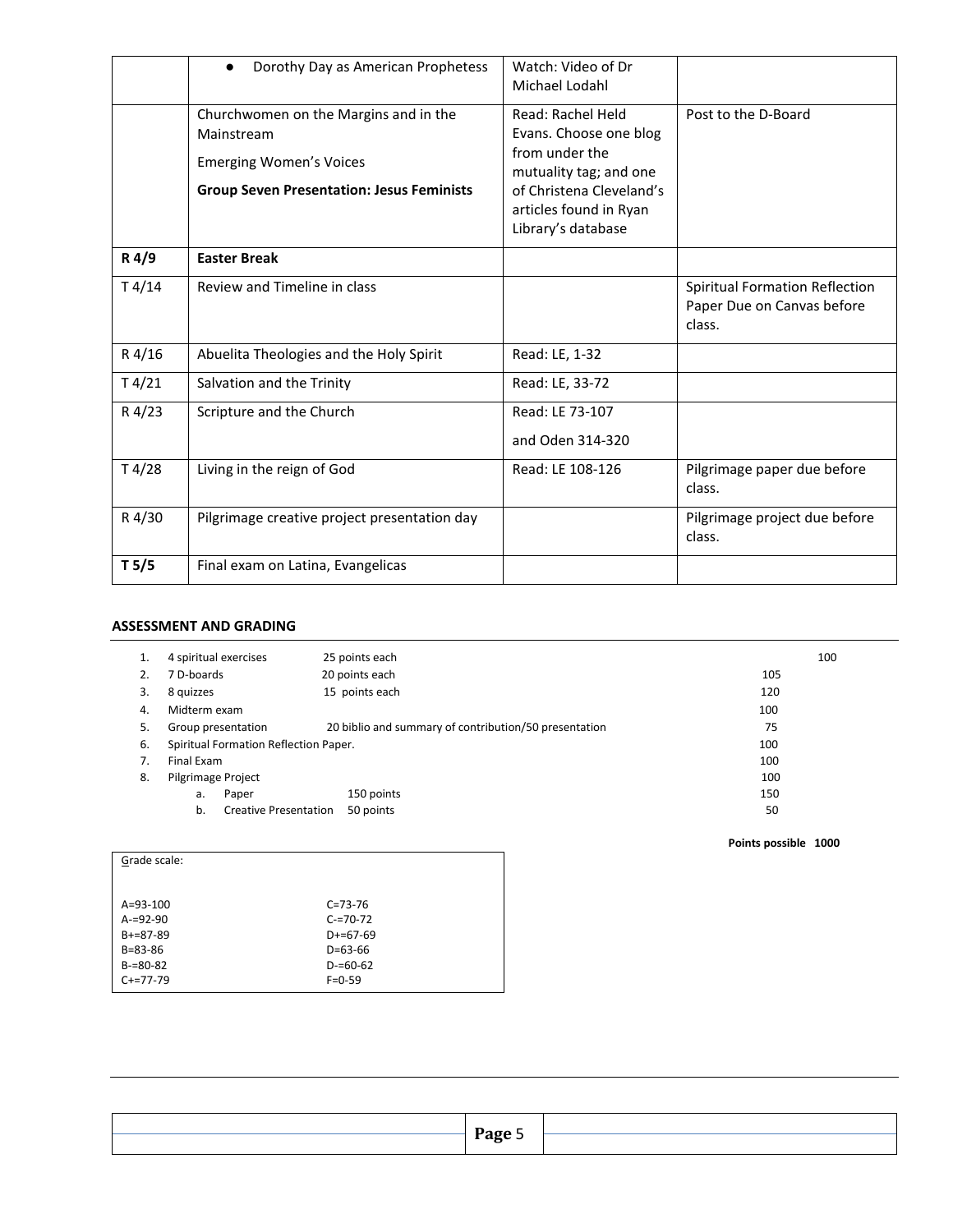#### **INCLUSIVE LANGUAGE POLICY FOR THE SCHOOL OF THEOLOGY AND CHRISTIAN MINISTRY**

The School of Theology and Christian Ministry is committed to the full equality and dignity of all people. Recognizing that human beings have often used language that imply the exclusion of women and other marginalized people, the department strongly urges students, faculty, and staff to avoid sexist and racist language in public discourse and especially in their writings.

#### **INCOMPLETES AND LATE ASSIGNMENTS**

All assignments are to be submitted/turned in by the beginning of the class session when they are due—including assignments posted in Canvas. Incompletes will only be assigned in extremely unusual circumstances. Points deducted for late submission.

#### **FINAL EXAMINATION POLICY**

Successful completion of this class requires taking the final examination **on its scheduled day**. The final examination schedule is posted on the [Class Schedules](http://www.pointloma.edu/experience/academics/class-schedules) site. No requests for early examinations or alternative days will be approved.

NOTE: The following policies are to be used without changes:

#### **PLNU COPYRIGHT POLICY**

Point Loma Nazarene University, as a non-profit educational institution, is entitled by law to use materials protected by the US Copyright Act for classroom education. Any use of those materials outside the class may violate the law.

#### **PLNU ACADEMIC HONESTY POLICY**

Students should demonstrate academic honesty by doing original work and by giving appropriate credit to the ideas of others. Academic dishonesty is the act of presenting information, ideas, and/or concepts as one's own when in reality they are the results of another person's creativity and effort. A faculty member who believes a situation involving academic dishonesty has been detected may assign a failing grade for that assignment or examination, or, depending on the seriousness of the offense, for the course. Faculty should follow and students may appeal using the procedure in the university Catalog. See [Academic Policies](http://catalog.pointloma.edu/content.php?catoid=41&navoid=2435) for definitions of kinds of academic dishonesty and for further policy information.

#### **PLNU ACADEMIC ACCOMMODATIONS POLICY**

While all students are expected to meet the minimum standards for completion of this course as established by the instructor, students with disabilities may require academic adjustments, modifications or auxiliary aids/services. At Point Loma Nazarene University (PLNU), these students are requested to register with the Disability Resource Center (DRC), located in the Bond Academic Center. [\(DRC@pointloma.edu](mailto:DRC@pointloma.edu) or 619-849-2486). The DRC's policies and procedures for assisting such students in the development of an appropriate academic adjustment plan (AP) allows PLNU to comply with Section 504 of the Rehabilitation Act and the Americans with Disabilities Act. Section 504 (a) prohibits discrimination against students with special needs and guarantees all qualified students equal access to and benefits of PLNU programs and activities. After the student files the required documentation, the DRC, in conjunction with the student, will develop an AP to meet that student's specific learning needs. The DRC will thereafter email the student's AP to all faculty who teach courses in which the student is enrolled each semester. The AP must be implemented in all such courses.

If students do not wish to avail themselves of some or all of the elements of their AP in a particular course, it is the responsibility of those students to notify their professor in that course. PLNU highly recommends that DRC students speak with their professors during the first two weeks of each semester about the applicability of their AP in that particular course and/or if they do not desire to take advantage of some or all of the elements of their AP in that course.

#### **PLNU ATTENDANCE AND PARTICIPATION POLICY**

Regular and punctual attendance at all classes is considered essential to optimum academic achievement. If the student is absent from more than 10 percent of class meetings, the faculty member can file a written report which may result in de-enrollment. If

|  | Page 6<br>$\overline{\phantom{a}}$ |  |
|--|------------------------------------|--|
|  |                                    |  |